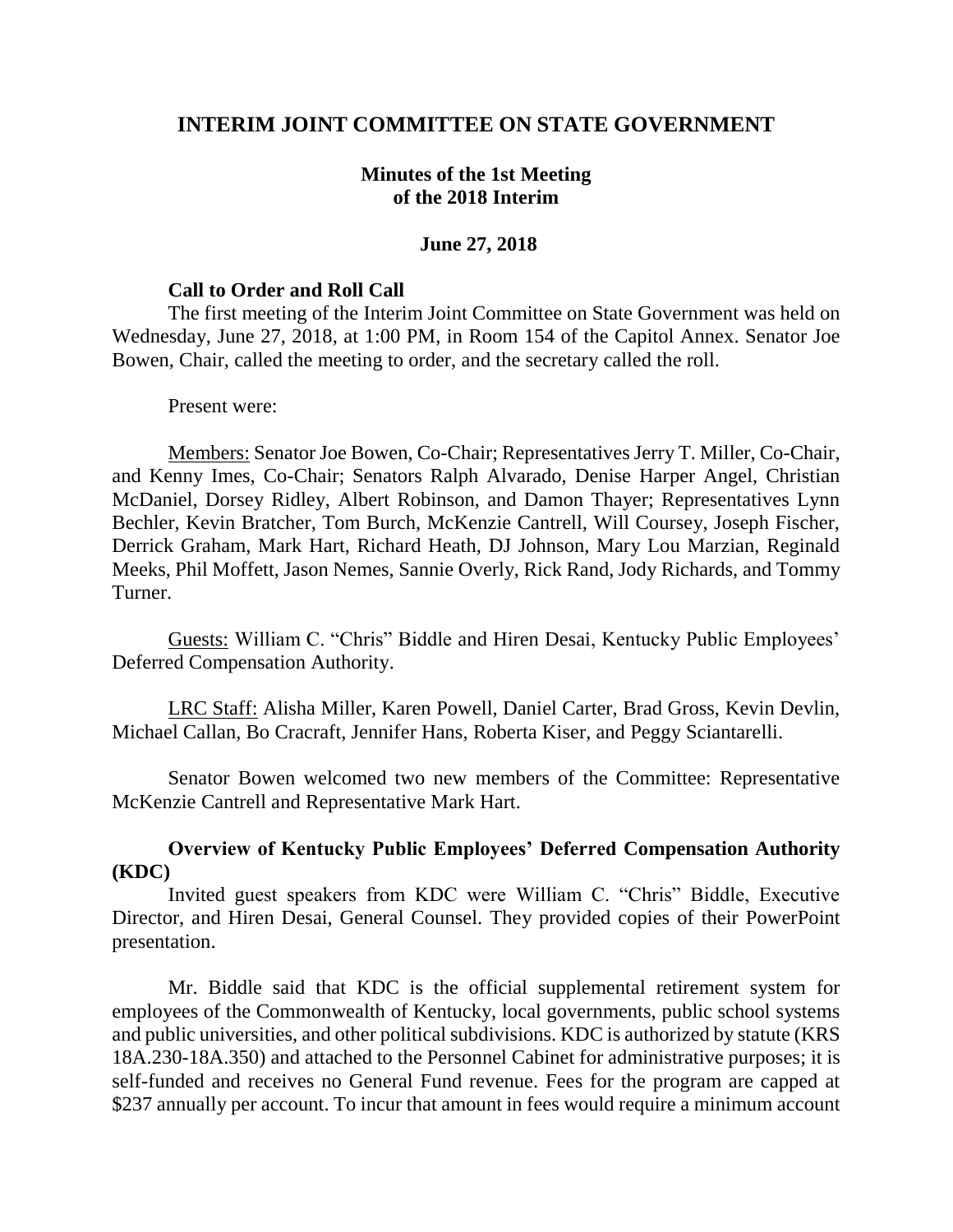balance of approximately \$120,000 to \$130,000. Otherwise, there are no fees except for managed account service.

KDC is under the direction of a 7-member Board of Trustees and an executive director. The Board meets quarterly. The State Controller, Secretary of the Finance and Administration Cabinet, and the Secretary of the Personnel Cabinet are ex-officio members; four at-large members are appointed by the governor to 4-year terms. KDC has 26 administrative staff. Recordkeeping, marketing, and communications services are provided by Nationwide Retirement Solutions through a bonded contract that was bid and established through the state procurement process.

KDC offers the following defined contribution savings plans: 457(b), 401(k), and IRA. The 457(b) plan has been offered since 1975 to state and public education employees. The 401(k) was started in 1986. All plans are reviewed and approved by the Tax Exempt Governmental Entity Division of the Internal Revenue Service (IRS). As of December 31, 2017, there are approximately 74,644 participants in the plans—36 percent state, 35 percent public education, and 29 percent governmental agencies. Approximately 44,000 participants are actively deferring, with the remainder being retirees. There are 992 participating employers. KDC assets under management totals \$2.9 billion. The average participant account balance is \$39,000.

Plan participants make their own investment elections from a spectrum of investment options approved by the board. KDC's investment consultant and the investment subcommittee make recommendations on investments to the full board. The investment consultant—currently Callan—is selected through the state procurement process. There are more than 20 investment options. (Mr. Biddle's slide presentation included a chart showing the four-tier investment fund structure and individual investment holdings.)

In 2017, KDC sent \$33.3 million to the Teachers' Retirement System, Kentucky Employees Retirement System, and the Judicial Form Retirement System for the purchase of service credits, averaging \$2.8 million per month. During the last five years, \$118 million was sent. Both the 457(b) and the 401(k) plans offer the following benefit payout options: total or partial lump-sum distribution, installment payments for a fixed period, or fixed dollar payments.

Concluding his presentation, Mr. Biddle said that KDC works in concert with the Personnel Cabinet and other state agencies to utilize shared information and provide message coordination. Continued cooperation with the Personnel Cabinet, Nationwide Retirement Solutions' new Participant Engagement Plan, and the use of webinars will enable KDC to deliver benefits to employees in a more effective and efficient manner.

Committee meeting materials may be accessed online at http://www.lrc.ky.gov/CommitteeMeetingDocuments/33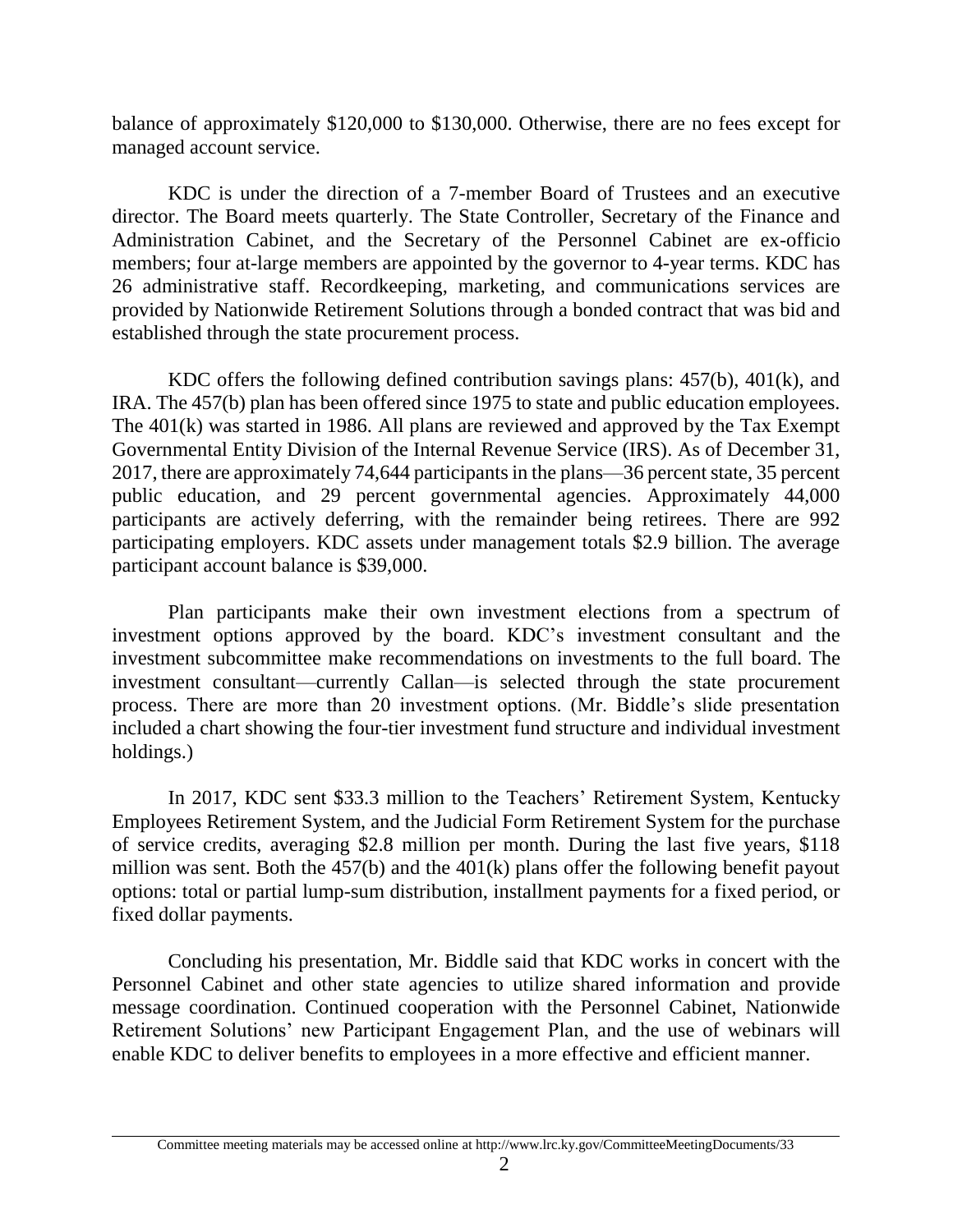Mr. Desai said KDC is aggressively partnering with the Department of Education to spread awareness of the program to school districts. KDC is also working to automate the process for transmitting contribution information. He said he has been a plan participant since 1999. The program continues to grow and excel, but he is surprised at how few people know about it.

Representative Miller agreed that deferred compensation is a wonderful program. When he asked about administrative costs, Mr. Biddle said that the assets of \$2.9 billion are in trust. KDC's operating budget is approximately \$9 million annually; of that amount, about \$5 million is paid to Nationwide Retirement Solutions for marketing, communications and recordkeeping services.

Senator Bowen said he felt it was important for the committee to receive information about the deferred compensation program, which is also available to legislators. He thanked Mr. Biddle and Mr. Desai for their presentation.

# **Public Pension Oversight Board Overview and Update**

Senator Bowen, who is also co-chair of the Public Pension Oversight Board (PPOB), said that in today's world PPOB may be the most important of the statutory legislative committees. He invited everyone to attend the monthly meetings.

LRC staff members Brad Gross, Jennifer Hans, and Bo Cracraft, presented an overview and update of PPOB. Mr. Gross, Committee Staff Administrator, reviewed their PowerPoint presentation as follows.

PPOB, created in 2013 by SB 2, is authorized by KRS 7A.200-7A.260 to review, analyze, and provide oversight to the General Assembly on the benefits, administration, investments, funding, laws and administrative regulations, and legislation pertaining to the state-administered systems. Oversight was initially limited to Kentucky Retirement Systems (KRS)—comprised of the Kentucky Employees Retirement System (KERS), County Employees Retirement System (CERS), and State Police Retirement System (SPRS). KERS and CERS include both non-hazardous (NH) and hazardous (H) benefit and contribution structures. In 2015, oversight was extended to the Teachers' Retirement System (TRS) and the Judicial Form Retirement System (JFRS). All of the systems have pension and retiree health funds, and TRS also has a life insurance fund. PPOB has 19 members—12 legislators, three ex officio members (state budget director, Auditor of Public Accounts, and Attorney General's designee), two appointed by the governor, and one each appointed by the Senate President and the Speaker of the House. The four appointed members are required to have 10 years of investment or retirement experience.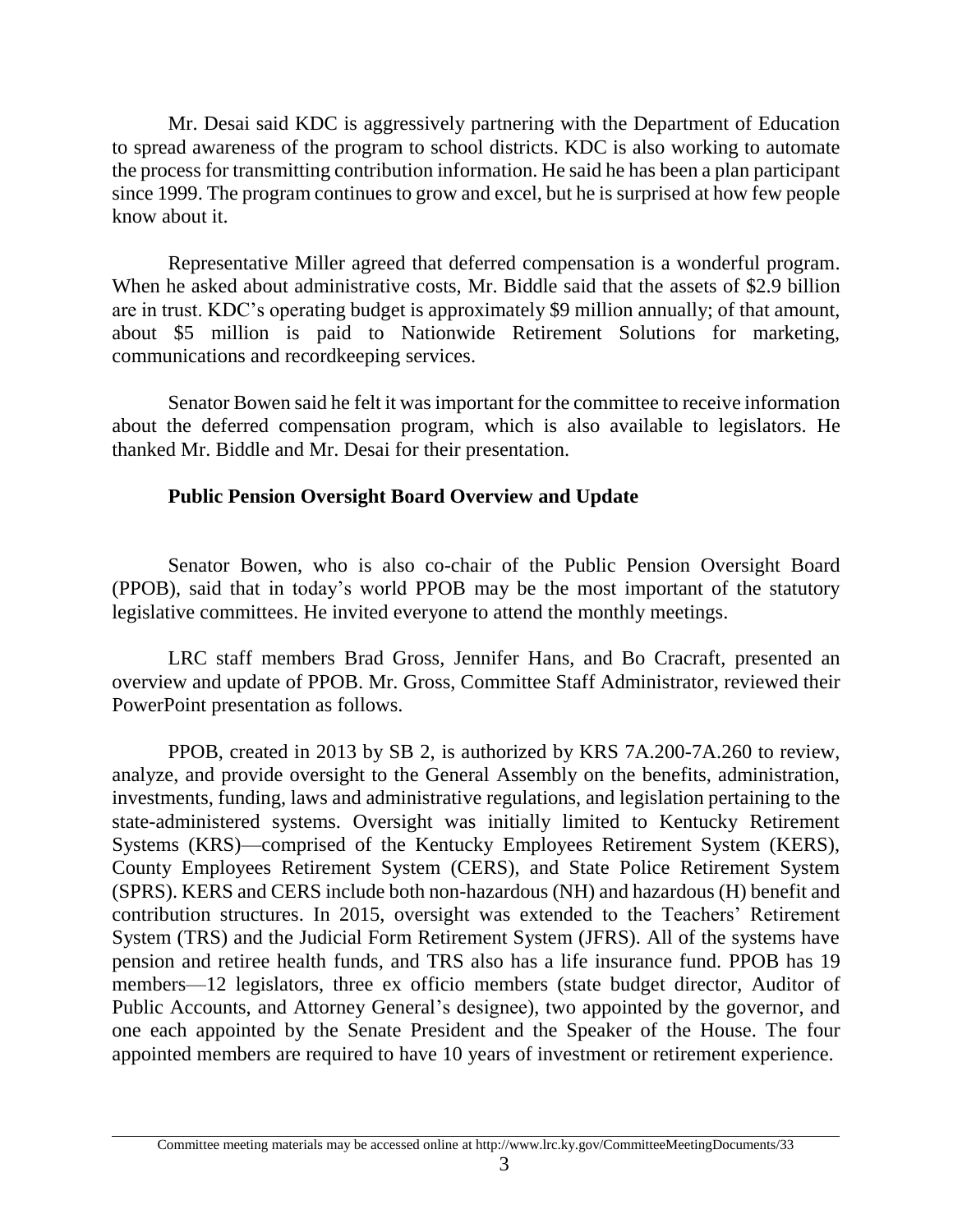As of June 30, 2017, KRS membership totaled 372,522, with the County Employees Retirement System-nonhazardous (CERS-NH) having the largest membership—217,359. Active members are employees who are contributing to the systems; inactive members are former employees with accounts who have not yet retired; and retired members include both retired employees and beneficiaries. KERS-NH and SPRS have more retired members than active members. KRS is the most complex system and has the most benefit tiers. Membership in KRS, TRS, and JFRS totals 549,959. Assets under management by all the systems totaled \$36.8 billion as of June 30, 2017. TRS has the greatest amount of pension assets of all the systems. (Slides 3 and 4 provide additional detail.)

Actuarial valuation results for 2017 indicate that KERS-NH had 13.6 percent in pension assets on hand, with a pension unfunded liability of \$13.468 billion. Each year all the systems furnish PPOB with actuarial valuation data for their pension and health insurance funds. (Slide 5 provides detailed 2017 funding level percentages and amount of unfunded liability for each of the systems.)

Mr. Gross said that twice yearly Mr. Cracraft performs a statutorily required biannual investment review to compare returns/asset allocation of the 50 states, analyze investment fees, and review historical and recent changes to returns/asset allocations. Other reviews by PPOB staff have focused on investment return and payroll growth assumption, transparency trends, investment expense disclosure and trends, funding policy, administrative expense, and a national comparison review of board governance. (Slide 6 provides additional detail regarding 2016 and 2017 reviews and studies and the type of relevant testimony provided at PPOB meetings.) Mr. Gross added that Ms. Hans regularly produces for PPOB members a legislative update on pension related matters. PPOB staff also draft annual reports that include system summaries, study information and testimony, and recommendations. (Today's meeting materials included a copy of the 2017 report, LRC Research Memorandum No. 524.)

SB 2, enacted in 2017, dealt with transparency. It changed the systems' board governance to add gubernatorial appointees with investment experience, subject to Senate confirmation. It established standards for reporting investment return and expense disclosure and required a consistent process for reporting investment fees for each system, asset class, and manager. SB 2 placed the systems under the Model Procurement Code but excepted procurement policy for investment contracts adopted by a board and approved by the Secretary of the Finance and Administration Cabinet. It also required the CFA Institute's Code of Conduct for staff, trustees, and contracted investment advisors, and also required public disclosure of offering documents and contracts.

Staff has been directed to research and review the effectiveness of the 2017 pension transparency reforms instituted under SB 2 and to report their findings to PPOB in order to determine whether additional transparency or accountability measures are needed. At the June 25 PPOB meeting, Ms. Hans reported on the results of questionnaires that were sent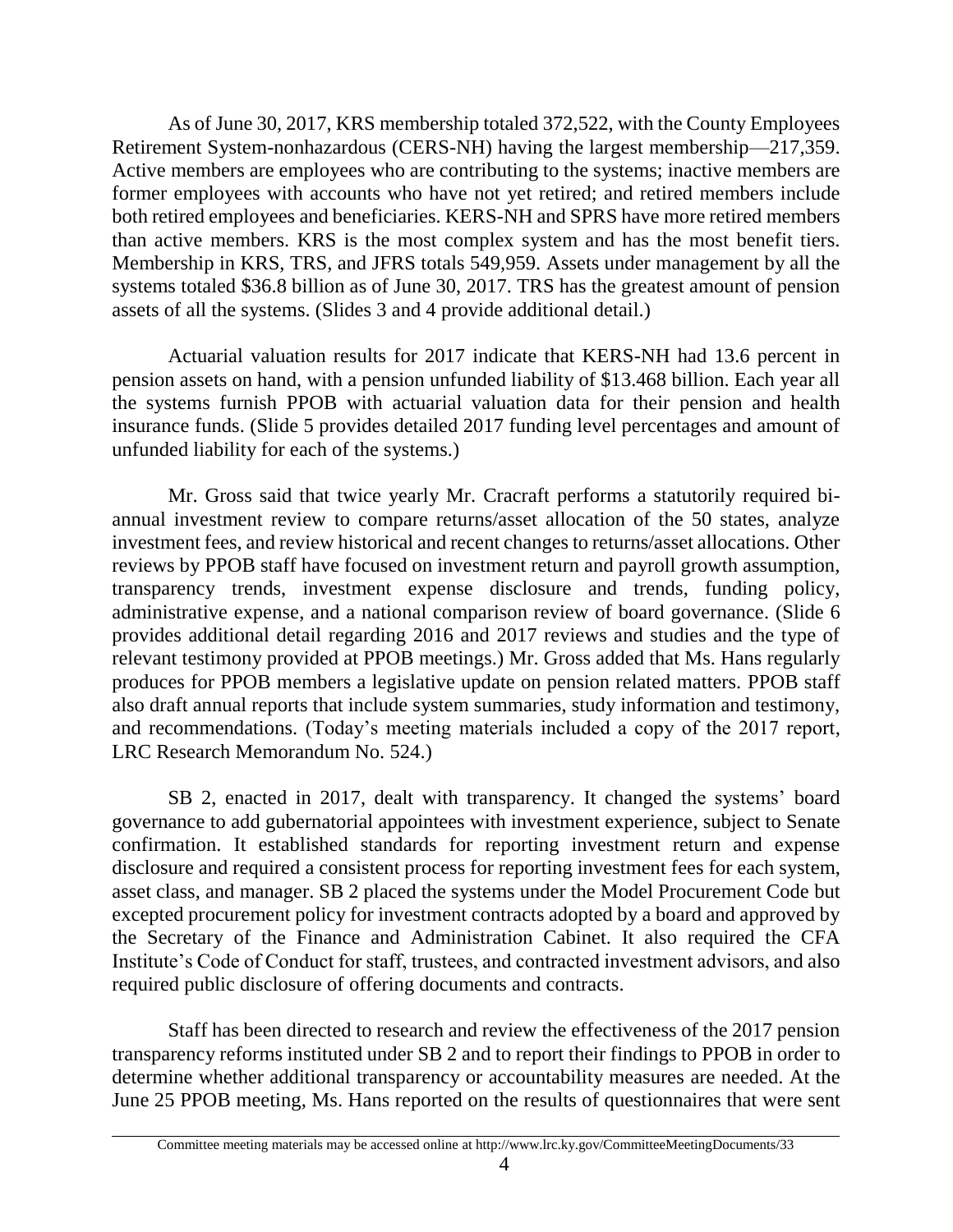to the systems to ascertain whether they are in full or partial compliance with SB 2. The compliance review is ongoing.

Mr. Gross discussed the issue of CERS separation. SB 226 (2017) would have separated CERS from the administration of Kentucky Retirement Systems. That bill did not pass. Section 86 of SB 151 (2018 RS) directed PPOB to establish an advisory committee to study the benefits and drawbacks of separating CERS or restructuring the administration of the systems administered by Kentucky Retirement Systems. A report on this directive is due by December 1, 2019. Subject to LRC approval, an 8-member advisory committee was established for this purpose at the June 25 PPOB meeting. KRS 7A.260 previously authorized PPOB to establish advisory committees.

Mr. Gross gave an overview of legislation that was enacted to address the issue of agencies' ceasing participation in KERS or CERS. As employer rates have increased, agency participation issues have grown. HB 62 (2015) allowed certain agencies in KERS and CERS to voluntarily cease participating in the systems by paying full actuarial costs. HB 351 (2017) established required assumptions for employers exiting the systems, but this increased the cost and removed the installment payment option. In the 2018 regular session, HB 362 would have provided a window for eligible agencies to cease participating in KERS or CERS by paying actuarial costs through installments without interest over 30 years; however, HB 487 was subsequently passed and removed the window passed by HB 362 for agencies ceasing participation. HB 362 also would have allowed additional quasistate agencies to exit the systems. HB 265 provided one year of employer rate relief to quasi-state agencies in KERS and kept the rate at 49.47 percent of pay for those employers instead of 83.43 percent of pay. This issue will be studied by PPOB in 2018. Kentucky Retirement Systems is working on potential options and will provide that information to PPOB and the General Assembly prior to the 2019 regular session. In 2018, PPOB will also focus on annual investment reviews, quarterly investment and cash flow updates, cash flow review, actuarial valuations and financial data, and the 2018 annual report and recommendations.

Senator Bowen complimented staff for the thoroughness of the presentation. He said that, by and large, the function of PPOB is an exercise in objectivity that is based on the data that it receives. Determining a viable solution for quasi-governmental agencies that want to exit the systems is a major challenge facing the General Assembly, and State Budget Director John Chilton is working on that issue.

Representative Rand asked about the status of funding levels after passage of the pension reform legislation in 2013. Mr. Gross said that that funding levels dropped below the 15 or 16 percent that had been anticipated. This was due partly to experience, but assumption changes also were a factor. The unfunded liabilities are larger in general than anticipated simply because of function changes and plan experience. Mr. Cracraft said that from 2016 to 2017 almost all of the increase in the unfunded liability was due to assumption

Committee meeting materials may be accessed online at http://www.lrc.ky.gov/CommitteeMeetingDocuments/33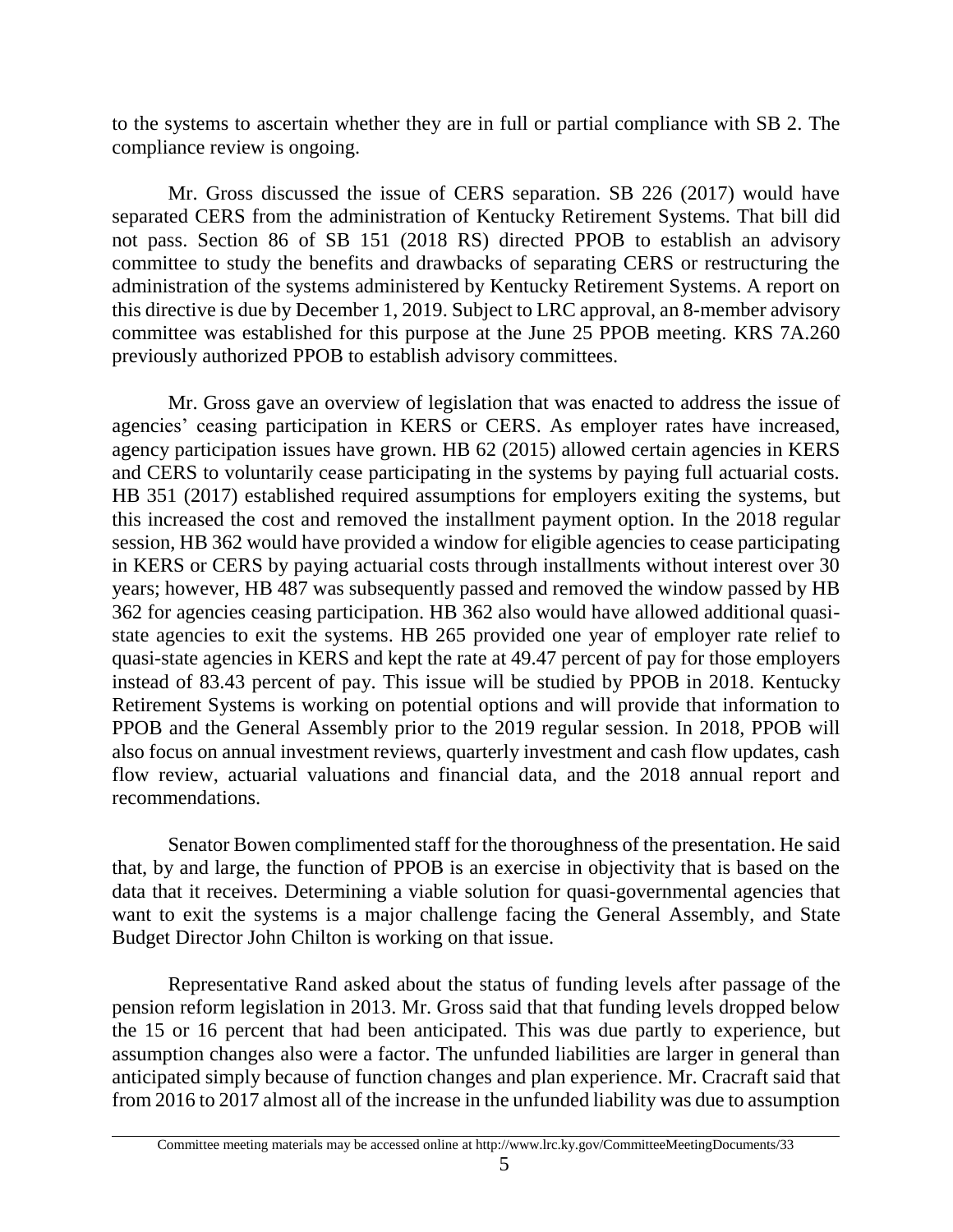changes at KRS. Both KERS and CERS plans saw reductions in payroll growth and the assumed rate of return. Mr. Gross added that in the short term, the decision to pay the ARC and the changes in retiree health insurance also had an impact.

When Representative Rand inquired about the status of the health insurance funds, Mr. Gross said that Kentucky is considered a solid performer in funding retiree health insurance. At one time retiree health represented most of the unfunded liability, but over time those liabilities have decreased due to additional funding and changes that were implemented in 2003, 2004, and 2008. Claims experience has been good on both the under-65 plans and the Medicare-eligible plans administered by the retirement systems. There has even been some deflation on the Medicare-eligible side. Today the predominant share of the unfunded liability is on the pension side.

Representative Miller said he participated in a recent National Conference of State Legislatures conference call in which discussion focused on retiree health insurance—the "other post-employment benefit" (OPEB)—an issue on the radar nationally. Kentucky did the right thing to begin prefunding the OPEB faster than many other states.

In response to a question from Representative Rand, Mr. Gross explained that the combined total unfunded liability reported by the retirement systems is \$43.8 billion (as shown on slide #5). That number is used for funding purposes and is based on the 2017 actuarial valuation results. He acknowledged that multiple numbers have been reported regarding the unfunded liability—some as high as \$60 billion or \$80 billion. He said those higher totals are based on different sets of assumptions, and \$80 billion would be more in line with the 30-year treasury rate.

Representative Nemes said that recent testimony in federal court by former deputy attorney general Tim Longmeyer relating to bribery in the awarding of state contracts had alluded to the possibility of operating a similar scheme within the state retirement systems. He asked whether there are restrictions in place that would protect the retirement systems and, if not, what type of preventives should be implemented. Mr. Gross said that is a good but difficult question. He said he would be willing to research the issue. He emphasized the need for transparency and disclosure and the importance of continued input and involvement by the PPOB. Senator Bowen said he believes that the recent request by a hedge fund to withdraw from KRS serves as a testament to the effectiveness of the standards that were put in place by SB 2.

Representative Fischer asked about reliability of the underlying assumptions for the 2017 actuarial valuation. Mr. Gross said that the investment return assumption for KERS-NH and SPRS is 5.25 percent. The assumed rate of return for KERS-H, CERS-NH and CERS-H is 6.25 percent; for JFRS it is 6.5 percent. The numbers have to be viewed from both the liability and asset sides and the expected 30-year return. When costs go up, it is because of liability and change in the discount rate. Senator Bowen said that retirement